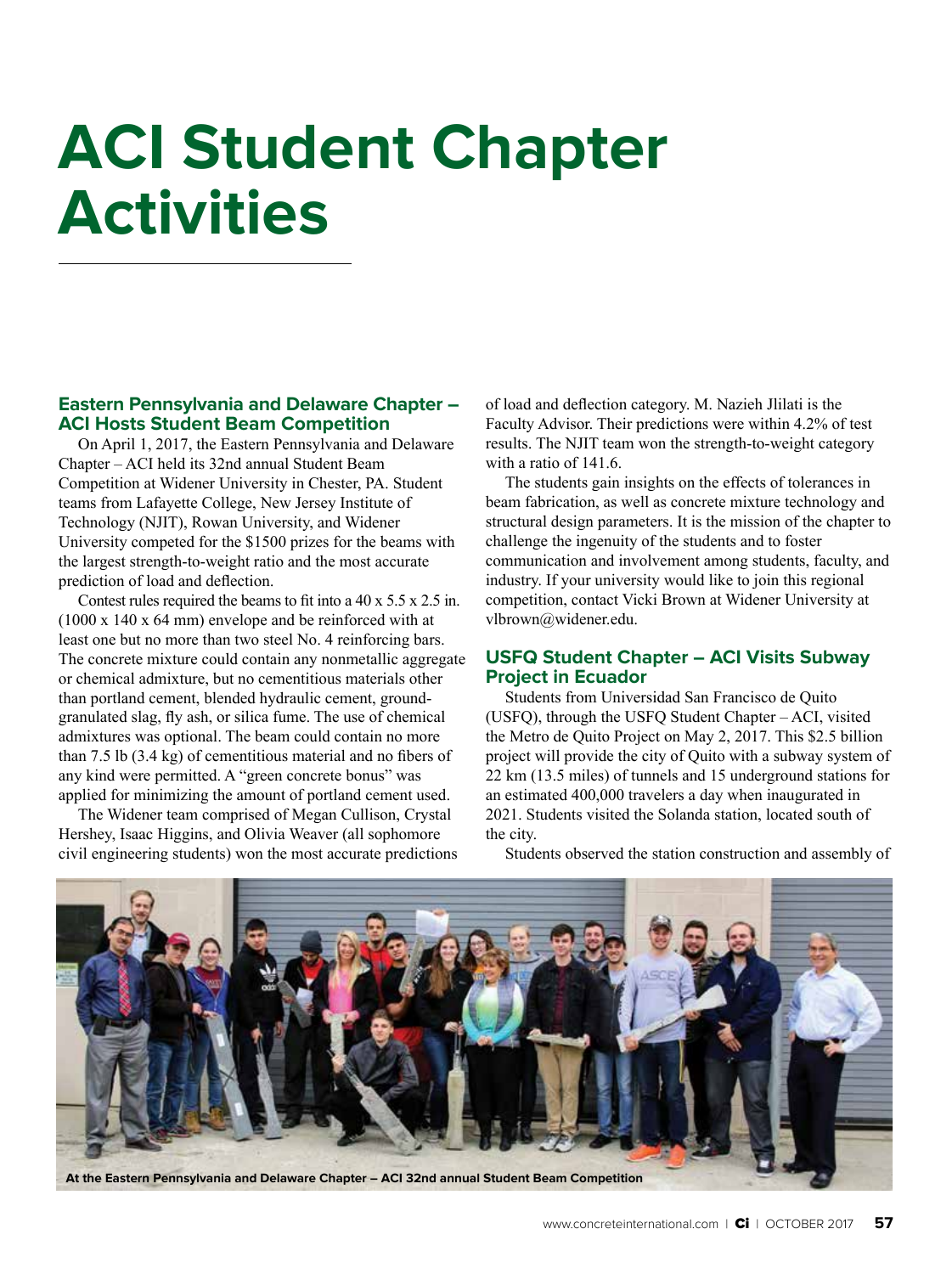

**Students from USFQ visited the Metro de Quito Project**

two of three tunnel boring machines (TBMs) to be used in the project. The TBMs were named *La Carolina*, after an emblematic city park, and *Luz de America*, in honor of the city slogan "Quito Light of America."

During this visit, students received important information from professionals about construction processes, concrete design methods, and details on the TBMs assembly process and operation.

The visit was part of the many activities that the USFQ Student Chapter – ACI organizes on a yearly basis to promote knowledge and interest in the civil engineering field and specifically on concrete construction, methods, and technology. Follow ACI USFQ on Facebook to learn more.

#### **AASTMT Student Chapter – ACI FRC Bowling Ball Competition**

The student chapter at the Arab Academy for Science, Technology and Maritime Transport (AASTMT) in Alexandria, Egypt, held its annual Fiber-Reinforced Concrete (FRC) Bowling Ball competition May 22, 2017. Six teams comprising three to five members participated and reached the final stage of the competition.

The winning teams were:

- First place—Hesham Ashraf Ragab Mohamed, Ahmed Mohamed Abdlhamid, Mohamed Ahmed El Mortada, Mohaned Ibrahim abd El Ghafar, and Karim Sherif Nafie;
- Second place—Yasmeen Mohamed Abu Halima, Mennatulla Akram Abdelrahman, and Mennatullah Mohamed El-Boulaki; and
- Third place—Mohamed Ayman Bayoumi Mohamed, Muhammad Essam Kotb ElShaer, Ahmed Osama Hamed, Malek Moustafa Ahmed, and Ahmed Essam Elsayed Shabana.

The competition was judged by Nabil H. Al-Ashkar, Head of the Construction and Building Engineering Department; Wael Kamel, former Head of the Construction and Building Engineering Department; and Abdel-Aziz Farouk, Faculty Member of the Architecture and Environmental Design Department.



**AASTMT Student Chapter – ACI FRC Bowling Ball Competition participants and organizers** 



**FIU Student Chapter – ACI teams participated in the FC&PA Concrete Bowling Ball Competition**

The winning teams were awarded certificates and the first-place team received a cash prize from the judges; Amr Ali, Dean of Faculty of Engineering and Technology; and Tareq Mostafa, Vice Dean of Faculty of Engineering and Technology.

The AASTMT Student Chapter – ACI has 34 members who meet once every month, supervised by Al-Ashkar and Mostafa Nassar Mahmoud, Student Chapter President. Visit ACI AASTMT on Facebook to learn more.

#### **FIU Student Chapter – ACI Teams Place in Concrete Bowling Ball Competition**

Florida International University's (FIU) three teams placed in the top three spots at the 2017 Florida Concrete & Products Association's (FC&PA) fourth annual Concrete Bowling Ball Competition in Orlando, FL, in April 2017.

Eleven teams from seven universities in Florida competed, and FIU's School of Construction team took first place and the two teams from the FIU Student Chapter – ACI finished second and third.

The objective of the competition was to demonstrate the effect of fibers in reinforced concrete, to gain experience in forming and fabricating a concrete fiber-reinforced element, and to encourage creativity in engineering design and analysis. The students learned with a hands-on approach how to select materials to meet weight limits, strength and toughness of concrete, how to cast a round object, and how to achieve uniform consolidation to ensure a straight roll.

The two teams of civil engineering students from the FIU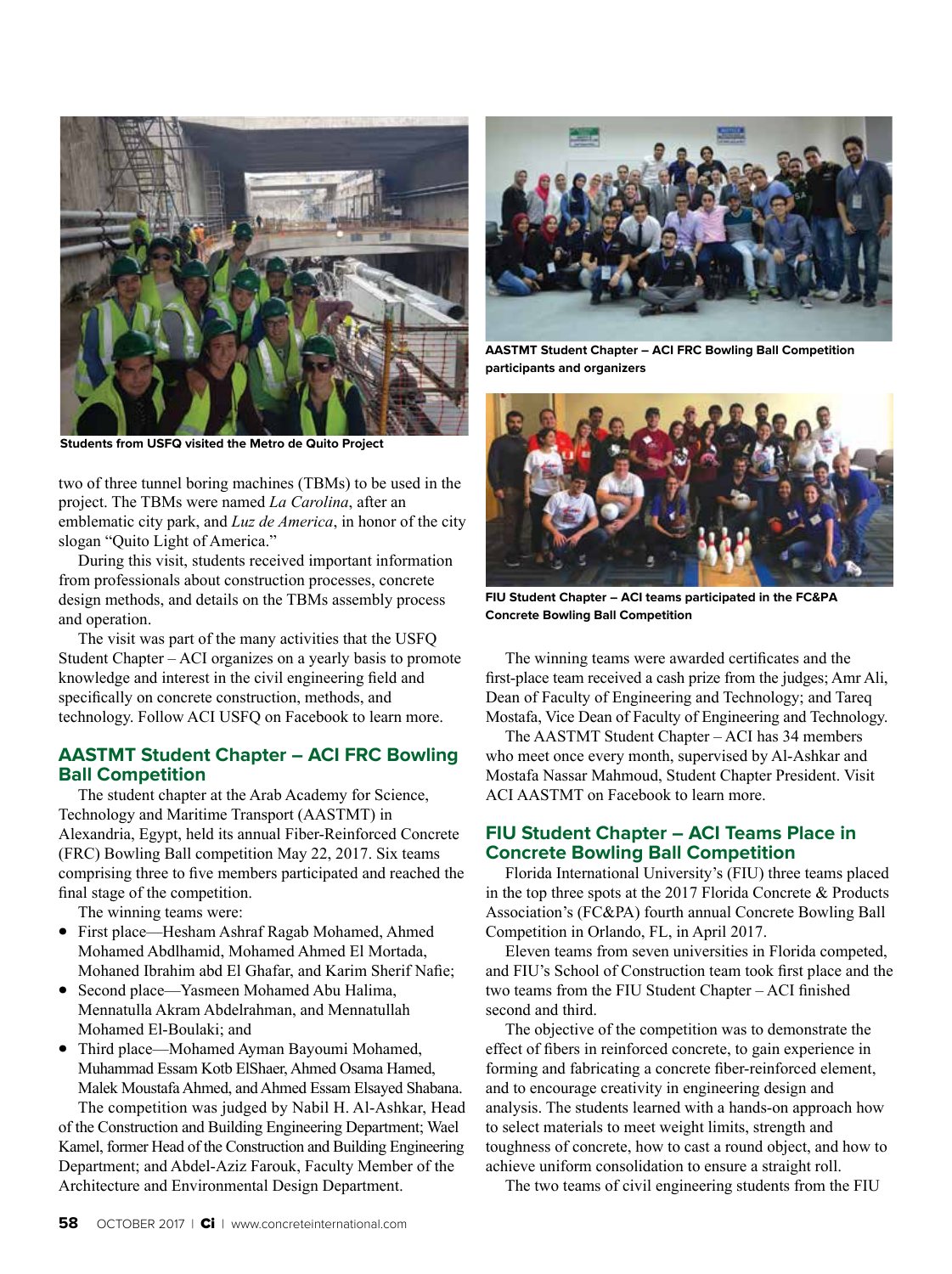





**Ewy Andrus Abbott**

Student Chapter – ACI overcame the odds as first-time competitors and late registrants to the Concrete Bowling Competition. ACI Team 1 won the second-place prize of \$1000 and ACI Team 2 took the third-place prize of \$750. The students have come a long way since the ACI student chapter was re-established in Fall 2016 with Alfredo Falcon, President, and David Garber, Faculty Advisor.

ACI Team 1 was comprised of Jorge Rubio (Captain), Saivy Nasser, Maria Corbeira, Alina Escoto, and Alfredo Falcon. ACI Team 2 was comprised of Michelle Garcia (Captain), Oscar Vilchez, David Rojas, Greg Arciniega, and Juan Pablo Gonzalez.

The FIU Student Chapter – ACI thanks Edgar Polo and the Department of Civil and Environmental Engineering for their continued support.

## **Kansas Chapter – ACI Awards \$6000 in Scholarships**

Every year, the Kansas Chapter – ACI raises money through its golf tournament to provide funds for local university students with an interest in the concrete industry. The students are required to apply with a short essay. The recent awardees who received \$2000 included:

- Tiara Ewy, Pittsburg State University, Construction Engineering Technology; essay: "I am a good candidate for this award because of my love for concrete. After graduation, I want to become a project manager/estimator in commercial concrete. I am fascinated with the importance and versatility of concrete in a project. Concrete provides the base for a structure in any project but can also be used in a variety of other ways such as building structure, bridges, or dams.";
- Becca Andrus, Kansas State University, Civil Engineering; essay: "I understand that ACI Kansas is an organization that is passionate about volunteer work. I want to dedicate my entire career to this initiative. I am willing to give up a large salary to work for a nonprofit organization. By helping me obtain my undergraduate degree, you will help citizens of third world countries gain access to their most basic needs."; and
- Reid Abbott, University of Kansas, Architectural Engineering; essay: "I love construction. While as an engineer, I may deal with a lot more of the design work and engineering, I will never stop appreciating a hard day's work, the diversity on a jobsite, and most importantly

seeing the results of my work at the end of every day. I know for a fact that I want to build for the rest of my life and this award would help me accomplish my goals and dreams."

Applications are typically due March 1 of each year. To learn more about the Kansas Chapter – ACI, visit **www.ACIKansas.org** or contact Bill Beggs, Scholarship Committee Chair, at bill.beggs@martinmarietta.com.

### **Maryland and National Capital Chapters – ACI Award \$55,0000 in Scholarships**

In 2015, the Maryland Chapter – ACI decided to revamp its student scholarship program. This was driven by a desire to interest young people in the field of engineering, to educate future engineers in the science of concrete, and to develop relationships with graduating engineers who might want to join our industry.

The plan was to develop a competition between local universities that would drive the students to learn some basic concrete principles. Scholarships would be awarded based on the student's grasp of these principles, on their enthusiasm, work ethic, and school spirit. To fund the scholarships, \$25,000 was set aside. Participating schools would be required to start ACI student chapters.

For the competition, students were provided with a three-point curve that they used to develop a mixture design to meet a specified strength. They were taught the basics of running a trial batch and trained in all the ACI Concrete Laboratory Testing Technician – Level 1 tests for plastic concrete—temperature, air, slump, unit weight, and molding cylinders. Lectures focused on concrete design, strength, and durability were provided.

The National Ready Mixed Concrete Association (NRMCA) allowed the use of its lab for the test day and Stuart Sherman, NRMCA's Lab Manager, helped with the judging. The University of Maryland fielded a team and Morgan State University fielded two teams of five people each. The winning team for 2016, Morgan State University's "Morgan Nation," came within 20 psi (0.14 MPa) of the required strength. The trophy "The Maryland Cup," a chromeplated slump cone atop a mahogany base, was awarded. The members of the Maryland Chapter – ACI were so impressed with the students from both schools that it increased the scholarship amount to \$38,000.

Earlier this year, the Maryland Chapter – ACI and the National Capital Chapter – ACI decided to combine resources to promote the competition. Yvonne Nelson, National Capital Chapter – ACI President, helped with the judging and the National Capital Chapter – ACI added \$10,000 to the scholarship fund. The Maryland Chapter – ACI voted to award \$35,000 and then added an additional \$10,000 after witnessing the superior caliber of the students in the competition (total scholarship award was \$55,000).

This year, the University of Maryland fielded two teams, the "Diamondbacks" and the "Terps," and Morgan State University came back with the "Morgan Nation" and the

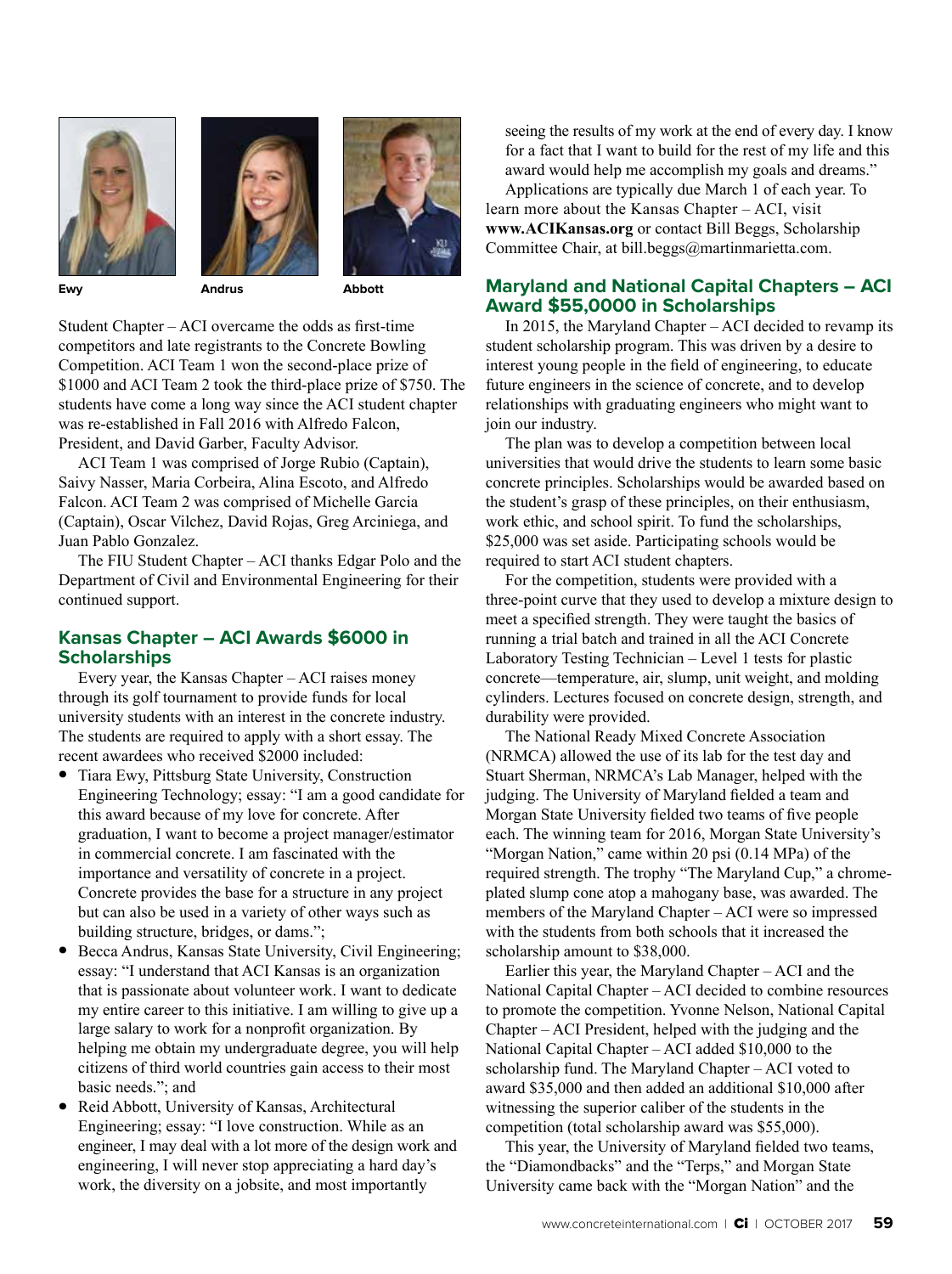

**Morgan State University Student Chapter – ACI members Emanuel Chinaka, Courtney Russell, Shane Mitchell, Dmitri Clemons (deceased), and Monique Hart won The Maryland Cup in 2016**

"Morgan Bears." All four teams were extremely strong and, at the end of the day, Maryland's "Diamondbacks" won the cup for their university.

For the past 3 years, the Maryland Chapter – ACI has also awarded scholarship money to the Roland Park Country School (RPCS) as part of an outreach to high schools. This school performs research projects in concrete and the top students are awarded scholarships. The award is called the "Miran Award of Excellence," after Blaire Miran, who was the first recipient. Miran is now a freshman at Villanova University and is assisting in research on deflection of fiber-reinforced polymer concrete sections. This year, seven students from RPCS received awards.

Putting this program together was one of the hardest things the chapter has ever done, but it was also one of the most rewarding. Next year, Howard University has expressed interest in participating and Johns Hopkins University may be interested as well.

On a sad note, Dmitri Clemons, one of the founding members of Morgan's Student Chapter – ACI and a member of the 2016 winning team, passed away at the beginning of the school year. He had a great sense of humor and an incredible competitive spirit. He would have made a great engineer and we are shocked and saddened at his passing.

### **Nebraska Chapter – ACI 2017 Richard T. DeLorm Scholarships**

Each year, the Nebraska Chapter – ACI provides scholarships to deserving students based on their interest and ability in concrete design, construction, and materials. The scholarships, named in recognition of Nebraska Chapter retired Executive Secretary Richard T. "Dick" DeLorm, are awarded at the annual Awards of Excellence Banquet in January. This year, the scholarship committee awarded two \$1500 scholarships.

Mohammed Sadegh Amrollahi is a graduate student at the University of Nebraska working on his PhD in construction



**Nebraska Chapter – ACI scholarship winners Mohammed Sadegh Amrollahi (left) and Reza Behzadpour (right), with Chapter Officer Jereme Montgomery**

engineering and management. He received his BS in civil engineering and his MS in environmental engineering while studying in Iran. Amrollahi has displayed his involvement and leadership by being active with student groups and organizations. He is a graduate teaching assistant for reinforced concrete design and a graduate research assistant for research on the assessment of inverted-T bridge systems.

Reza Behzadpour is a graduate student at the University of Nebraska working toward his PhD in civil engineering. He received his bachelor's and master's degrees in civil engineering with a major in materials with an emphasis on concrete and a minor in geotechnical. Behzadpour believes a successful engineer should have a solid understanding of material properties and be able to apply this knowledge in a design to satisfy both mechanical and construction requirements. His current research includes selfconsolidating concrete and using fiber-reinforced concrete for bridge decks.

Learn more at **www.ACINebraska.org**.

### **2017 ACI Student Concrete Cylinder Competition in Qatar**

For the first time in Qatar, ACTS and the Qatar Chapter – ACI organized a Student Concrete Cylinder Competition. The contest attracted 10 competing teams from Qatar University. Supported by Chryso and United Readymix, the winning prize was a trip to attend The ACI Concrete Convention and Exposition – Fall 2017 in Anaheim, CA. The team of Rabeh Almashhadani and Mohamed Abdelsalam emerged as the winning duo. The announcement was made at the Future Concrete conference in Doha, a premier annual learning event for the construction industry organized by ACTS.

### **Universidad de Sonora Student Chapter – ACI Concrete Plant Tour**

On April 20, 2017, the Universidad de Sonora in Mexico conducted the first edition of the "Day of Concrete" in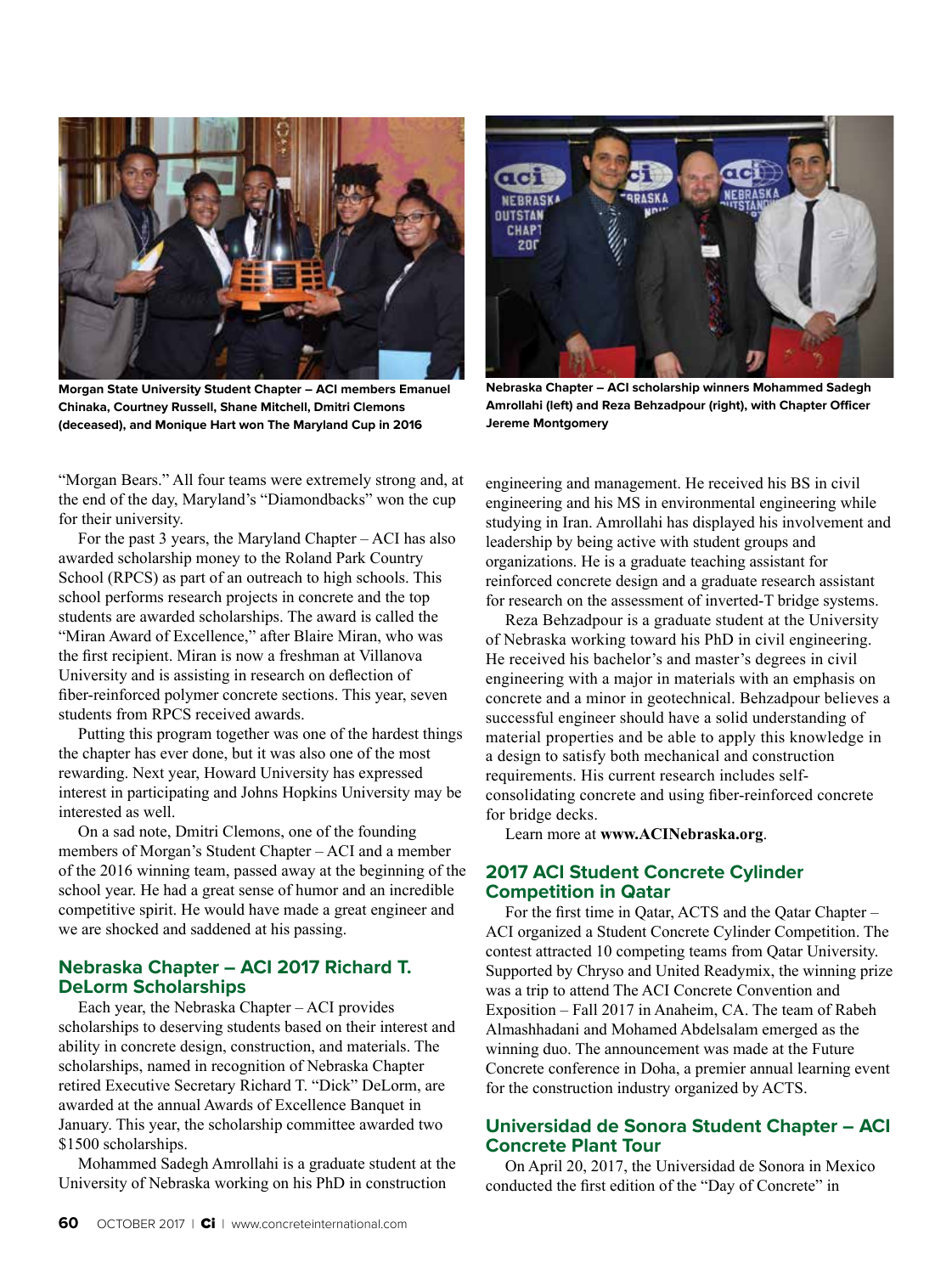association with the Department of Civil Engineering and Mines. Students participated in several activities related to construction materials. Event sponsors included ACC Lab, Holcim México, SIKA, Concretos Pitic Cabox, Ingenieria Benesto Lespi, Northeast Mexico Chapter – ACI, and the university community.

The tour started with a visit to the Trabis concrete plant with Oscar Ramirez Arvizu after a technical conference on the "Use of Additives" presented by Erik Colonel. A presentation on the "Manufacture of Cement, Types, and Their Secrets" was given by Juan Carlos Rocha Romero, President of the Northeast Mexico Chapter – ACI. The day continued with a workshop on quality testing of concrete by Jesus Humberto Martinez, Benesto Engineering. At the end of the workshop, students interacted and networked with concrete professionals, including Cain Navarro, Manuel Guereña, Fernando García, and Manuel Ramirez Celaya.

#### **Université Laval Student Chapter – ACI Conference on Concrete Expertise**

The Université Laval Student Chapter – ACI hosted a conference day on concrete expertise on June 2, in Quebec City, QC, Canada. Shotcrete, standardization, and the development of new products for concrete were the topics presented at the event held in the collaboration with the Quebec and Eastern Ontario Chapter – ACI.

The event helped civil engineering students improve their knowledge about the state-of-the-art procedures and standards in concrete construction and repairs. The conference day also offered an opportunity for both students and professional engineers to meet and discuss their respective experiences. The event was significant for the Université Laval Student Chapter – ACI because it is the first major event held by the newly formed student chapter.

The conference started with Claude Bédard, President, Adjuvants Euclid Canada Inc., who presented a history review of the Canadian concrete standards CSA A23.1-A23.2 and his 25-year involvement on the CSA committee. Bédard shared his experience in the development of new admixtures and the process of implementation on the construction market.

Charles Hanskat, Executive Director of the American Shotcrete Association, introduced the audience to the general topic of shotcrete and its various fields of application, both structural and geotechnical. Then, more specific technical aspects were discussed with the presentation of "Guide to Fiber-Reinforced Shotcrete (ACI 506.1R)" and how it serves as a companion document to "Specification for Shotcrete (ACI 506.2)."

With two expert lecturers and about 40 students and professionals attending, the event was a successful first one according to Thomas Jacob-Vaillancourt, Student Chapter President. The student chapter aims to organize more events in the future to offer its members a deeper knowledge of practices and development in the field of concrete.



**Presentation of the winning prize in the Qatar Chapter – ACI Student Concrete Cylinder Competition**



**Students from Universidad de Sonora at a lecture during "Day of Concrete"**



**Participants at the Université Laval Student Chapter – ACI conference**